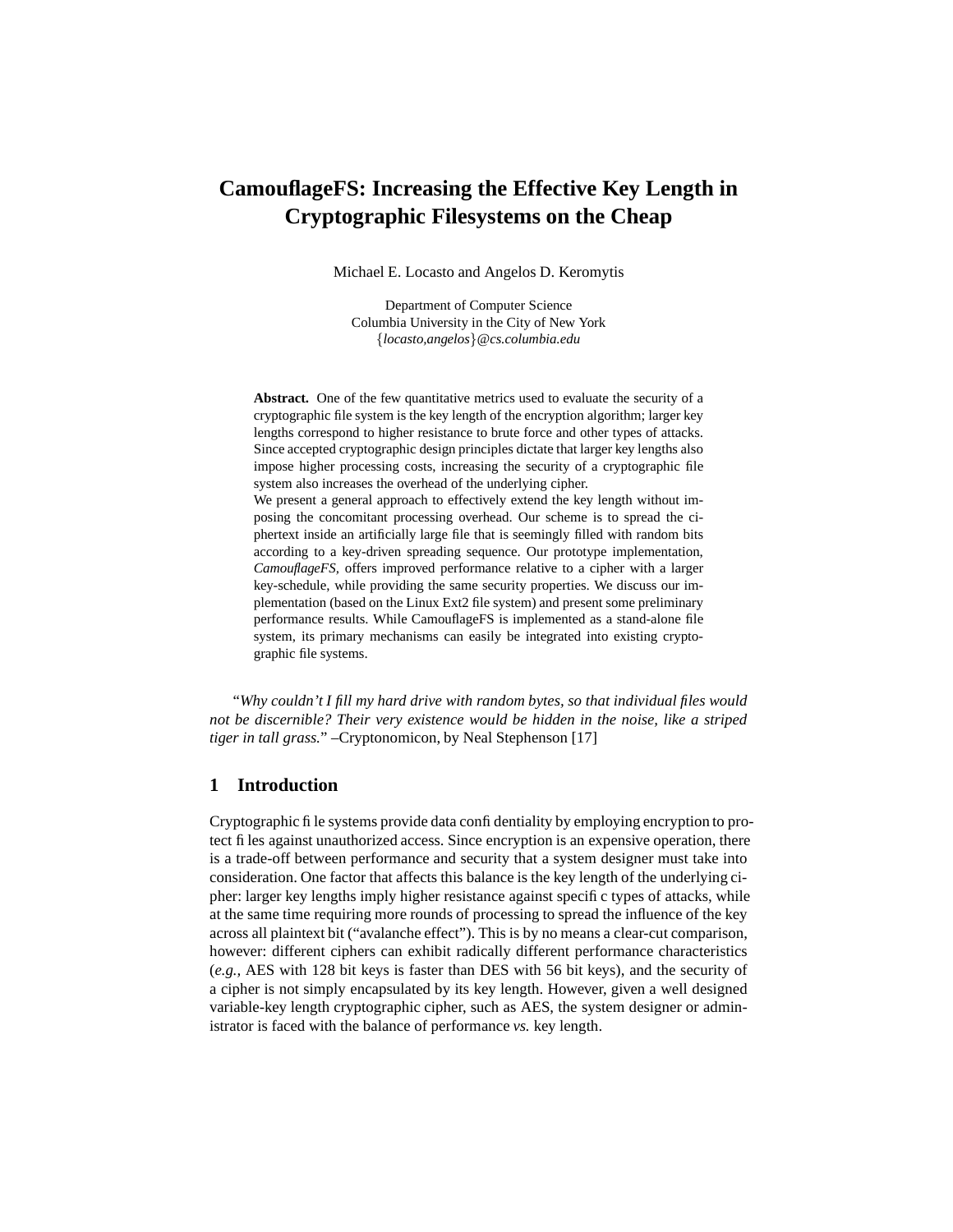We are interested in reducing the performance penalty associated with using larger key sizes without decreasing the level of security. This goal is accomplished with a technique that is steganographic in nature; we camouflage the parts of the file that contain the encrypted data. Specifically, we use a spread-spectrum code to distribute the pointers in the file index block. We alter the operating system to intercept file requests made without an appropriate key and return data that is consistently random (*i.e.,* reading the same block will return the same "garbage"), without requiring that such data be stored on disk. This random data is indistinguishable from encrypted data. In this way, each file appears to be an opaque block of bits on the order of a terabyte. There is no need to actually fill the disk with random data, as done in [13], because the OS is responsible for generating this fake data on the fly. An attacker must mount a brute force attack not only against the underlying cipher, but also against the spreading sequence. In our prototype, this can increase an attacker's work factor by  $2^{28}$  without noticeable performance loss for legitimate users.

#### **1.1 Paper Organization**

The remainder of this paper is organized as follows. In Section 2, we discuss our approach to the problem, examine the threat model, and provide a security analysis. In Section 3 we discuss in detail the implementation of CamouflageFS as a variant of the Linux Ext2fs, and Section 4 presents some preliminary performance measurements of the system. We give an overview of the related work on cryptographic and steganographic file systems in Section 5. We discuss our plans for future work in Section 6, and conclude the paper in Section 7.

# **2 Our Approach**

Our primary insight is that a user may decrease the performance penalty they pay for employing a cryptographic file system by using only part of the key for cryptographic operations. The rest of the key may be used to unpredictably spread the data into the file's address space. Note that we are not necessarily fragmenting the placement of the data on disk, but rather mixing the placement of the data within the file.

### **2.1 Key Composition: Maintaining Confidentiality**

While our goal is to mitigate the performance penalty paid for using a cryptographic file system, it is not advisable to trade confidentiality for performance. Instead, we argue that keys can be made effectively longer *without* incurring the usual performance penalty. One obvious method of reducing the performance penalty for encrypting files is to utilize a cipher with a shorter key length; however, there is a corresponding loss of confidentiality with a shorter key length. We address the tradeoff between key length and performance by extending the key with "spreading bits," and exploiting the properties of an indexed allocation file system.

A file system employing indexed allocation can efficiently address disk blocks for files approaching terabyte size. In practice, most files are much smaller than this and do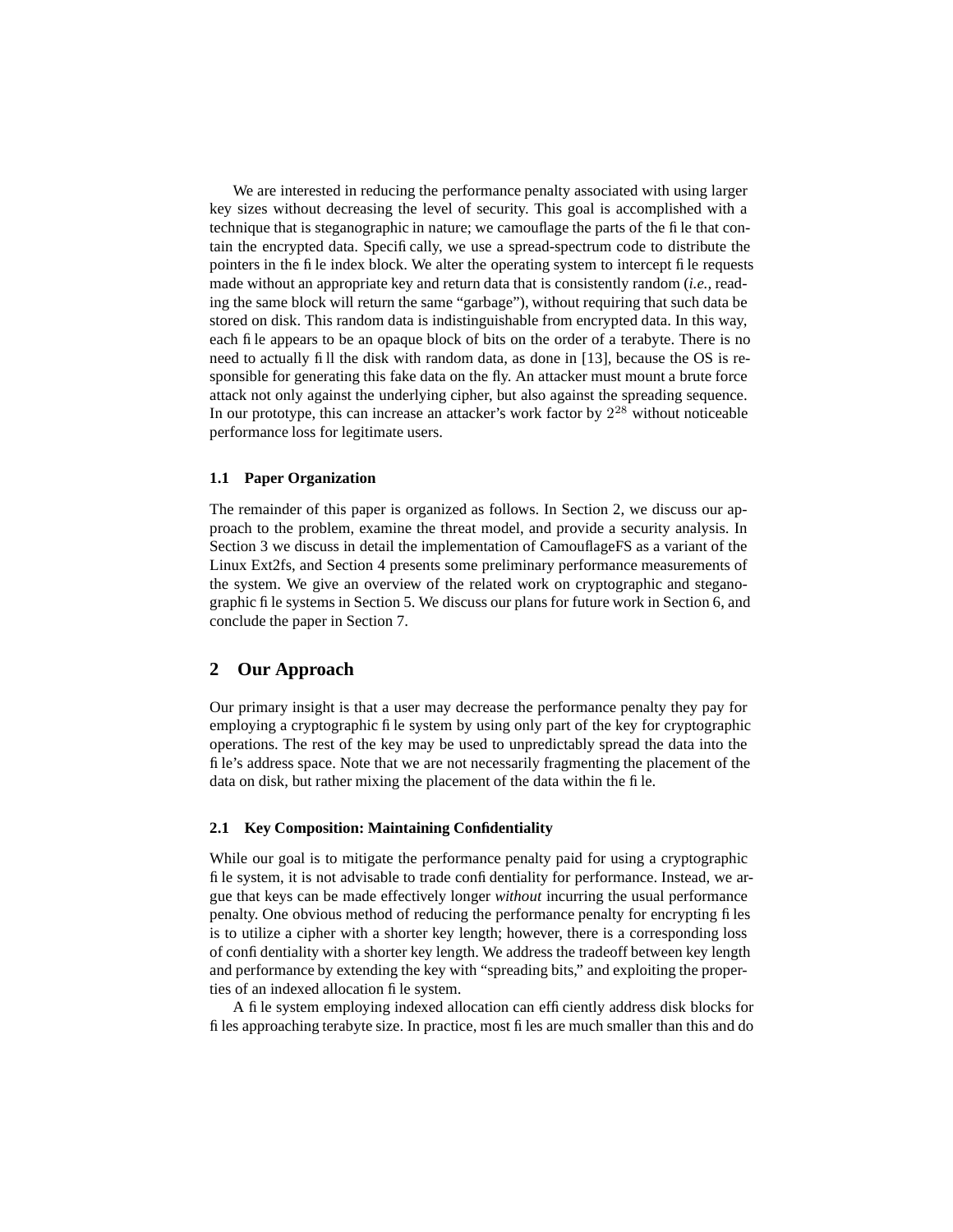

**Fig. 1.** Outline of a multi-level index scheme with triple-indirect addressing. The first 12 index entries point directly to 12 data blocks. The next three index entries are single, double, and triple indirect. Each indirect block contains 1024 entries: the first level can point to 1024 data blocks, the second level can point to  $1024^2$ , and the third level points to  $1024^3$  data blocks.

not use their full "address space." The Linux Ext2fs on 32-bit architectures commonly provides an address range of a few gigabytes to just short of two terabytes, depending on the block size, although accessing files larger than two gigabytes requires setting a flag when opening the file [4].

We use the extra bits of the cryptographic key to spread the file data throughout its address space and use the primary key material to encrypt that data. By combining this spreading function with random data for unallocated blocks, we prevent an attacker from knowing which blocks to perform a brute force search on. To maintain this illusion of a larger file without actually allocating it on disk, we return consistently random data on *read()* operations that are not accompanied by the proper cryptographic key.

#### **2.2 Indexed Allocation**

In a multi-level indexed allocation scheme, the operating system maintains an index of entries per file that can quickly address any given block of that file. In the Ext2 file system, this index contains fifteen entries (see Figure 1). The first twelve entries point directly to the first twelve blocks of the file. Assuming a block size of 4096 bytes, the first twelve entries of this index map to the first 48Kb of a file. The next three entries are all indirect pointers to sub-indices, with one layer of indirection, two layers of indirection, and three layers of indirection, respectively [4].

Figure 2 shows a somewhat simplified example of a single-level direct-mapped index. The file index points directly to blocks with plaintext data. Holes in the file may exist; reading data from such holes returns zeroed-out blocks, while writing in the holes causes a physical disk block to be allocated. Cryptographic file systems encrypt the stored data, which leaves the index structure identical but protects the contents of the data blocks, as shown in Figure 3.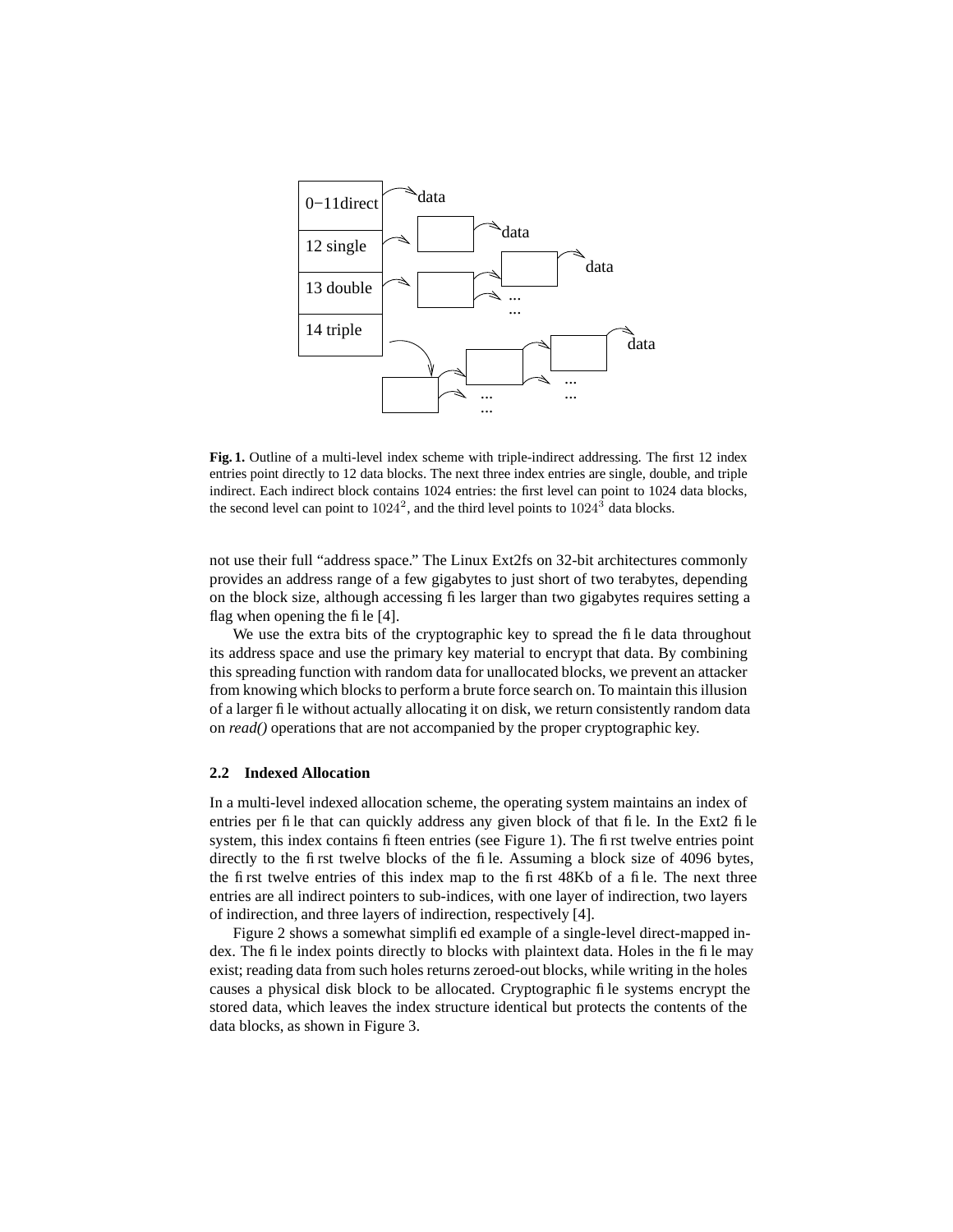

**Fig. 2.** File index for a normal data file. Pointers to plaintext data blocks are stored sequentially at the beginning of the index. Files may already contain *file holes* – this index has a hole at the third block position.

Usually, most files are small and do not need to expand beyond the first twelve direct mapped entries. This design allows the data in a small file to be retrieved in two disk accesses. However, retrieving data pointed to by entries of the sub-indices is not prohibitively expensive, especially in the presence of disk caches [4].

Therefore, instead of clustering the pointers to file data in the beginning entries of the index, we can distribute them throughout the index. In order for the operating system to reliably access the data in the file, we need some sequence of numbers to provide the *spreading schedule*, or which index entries point to the different blocks of the file. Figure 4 shows encrypted data that has been spread throughout the file's address space.

#### **2.3 Spreading Schedule**

The purpose of the *spreading schedule* is to randomly distribute the real file data throughout a large address space so that an attacker would have to first guess the spreading schedule before he attempts a brute force search on the rest of the key.

Normally, the number of the index entry is calculated by taking the floor of the current file position "pos" divided by the block size.

$$
index = pos/blocksize
$$

This index number is then used to derive the *logical block number* (the block on disk) where the data at "pos" resides.

$$
lbn = get\_from\_index(index)
$$

This procedure is altered to employ the spreading schedule. The initial calculation of the index is performed, but before the logical block number is derived, a pseudo-random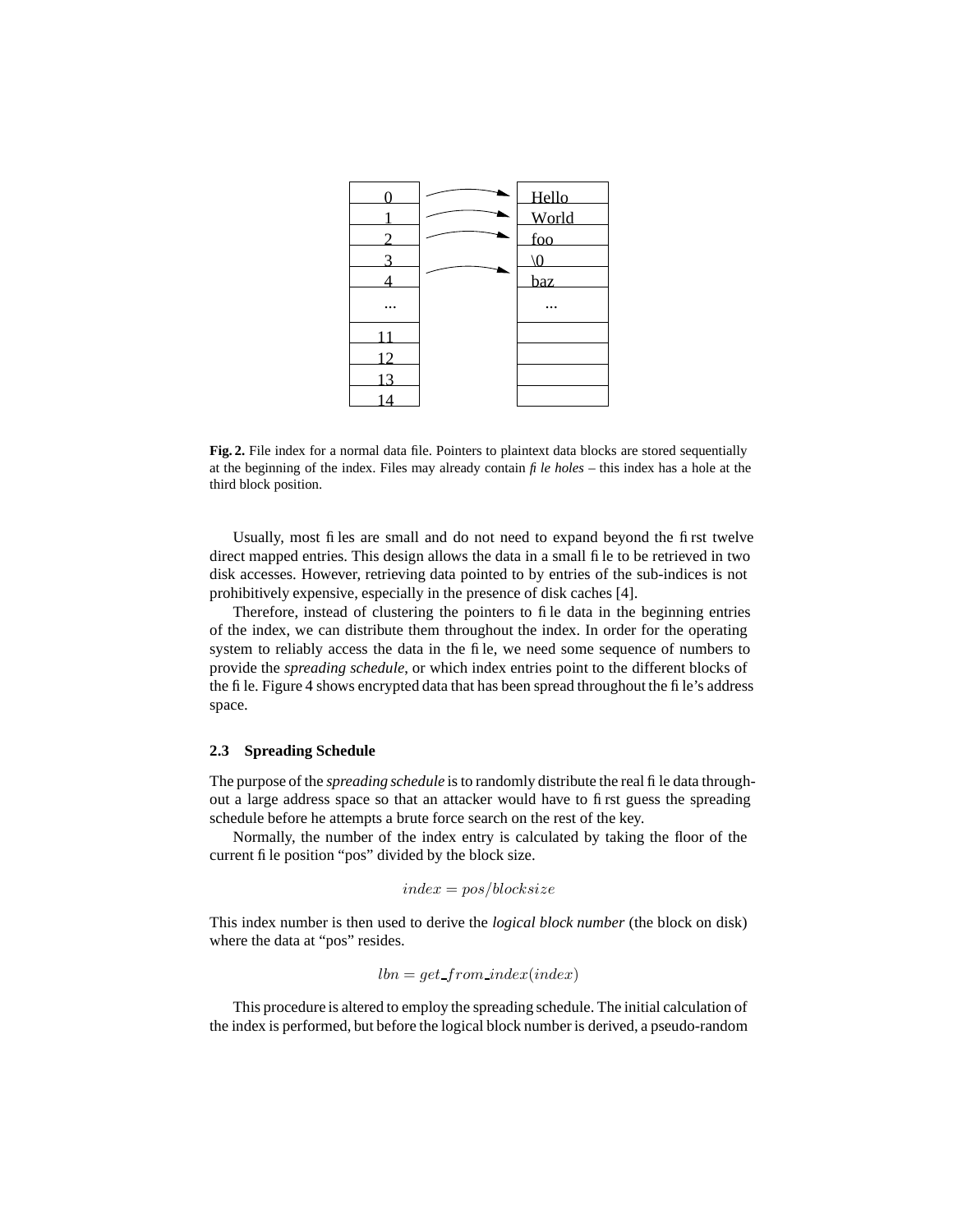

**Fig. 3.** Index for an encrypted file. The indexing has not changed, merely the contents of the data blocks. Again, the file hole at block three is present.

permutation (PRP) function takes the calculated index and the bits of the spreading seed to return a new index value, without producing collisions. The logical block number is then derived from this new index.

$$
index = pos/block size
$$
  

$$
index = mapindex, spread\_seed)
$$
  

$$
lbn = get\_from\_index/index)
$$

Note that the actual disk block is irrelevant; we are only interested in calculating a new entry in the file index, rather than using the strictly sequential ordering. Given the secret spreading seed bits of the key, this procedure will return consistent results. Therefore, using the same key will produce a consistent spreading schedule, and a legitimate user can easily retrieve and decrypt their data.

#### **2.4 Consistent Garbage**

The spreading schedule is useless without some mechanism to make the real encrypted data appear indistinguishable from unallocated data blocks. To accomplish this blending, camouflage data is generated by the operating system whenever a request is made on an index entry that points to unallocated disk space (essentially a file hole). Each CamouflageFS file will contain a number of file holes. Without the key, a request on any index entry will return random data. There is no way to determine if this data is encrypted without knowing the spreading schedule, because data encrypted by a strong cipher should appear to be random in its ciphertext form. We employ a linear congruential generator [11] (LCG) to provide pseudo-random data based on a secret random quantity known only to the operating system. This final touch camouflages the actual encrypted data, and the file index is logically similar to Figure 5. Note that camouflage data is only needed (and created on the fly) when the system is under attack; it has no impact on performance or disk capacity under regular system operation.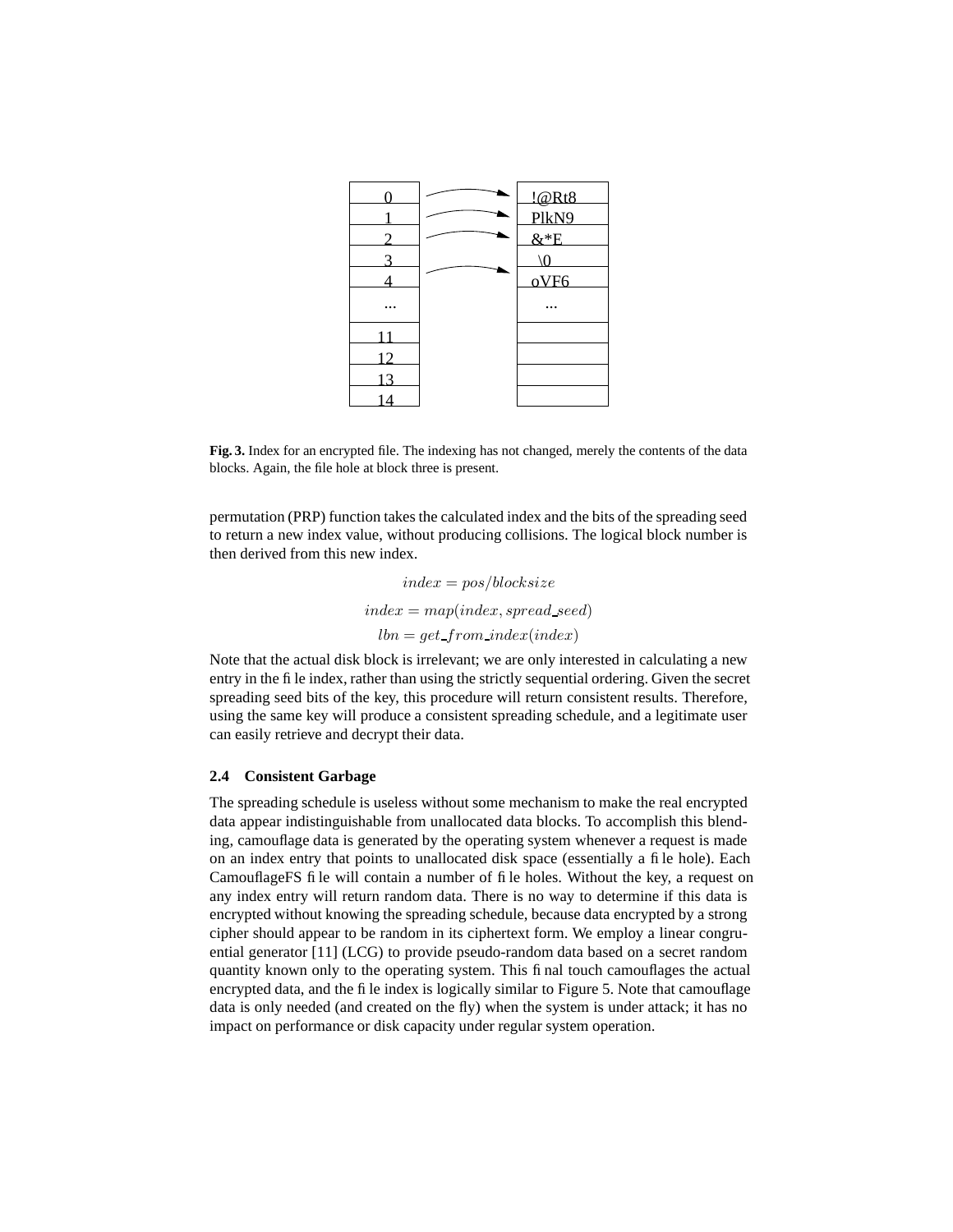

**Fig. 4.** Index where the entries for the data blocks have been spread. We have created an implicit *virtual index* to spread the file data blocks throughout the file's address space. The file address space is now replete with file holes. Note that it is simple to distinguish the encrypted data from the file holes because the operating system will happily return zeroed data in place of a hole.

### **2.5 Security Analysis**

**Threat Model** The threat model is based on two classes of attacker. The first has physical access to the disk (*e.g.,* by stealing the user's laptop). The second has read and write access to the file, perhaps because they have usurped the privileges of the file owner or because the file owner inadvertently provided a set of permission bits that was too liberal. The attacker does not know the secret key (including the spreading bits).

The attacker can observe the entire file, asking the operating system to provide every block. The attacker has access to the full range of Unix user-level tools, as well as the CamouflageFS tool set. The attacker could potentially corrupt the contents of the file, but our primary concern is maintaining the data's confidentiality. Integrity protection can be accomplished via other means.

**Mechanism** For the purposes of this analysis, we assume that data would normally be enciphered with a 128 bit key. We also assume that 32 "spreading bits" are logically appended to the key, making an effective key of length 160 bits. Finally, we assume that the cipher used does not have any weakness that can be exploited to allow the attacker a less-than-brute-force search of the key space. Since only the operating system and the user know the 160 bits of the key, anyone trying to guess the spreading schedule would have to generate and test  $2^{32}$  runs of the schedule generator even before they attempt any decryption. Note that if the operating system did not generate camouflage data, the attacker could easily ignore the spreading schedule function and simply grab disk blocks in the file that did not return null data. At this point, the attacker would still have to perform a  $2^{128}$  brute force search on the key space.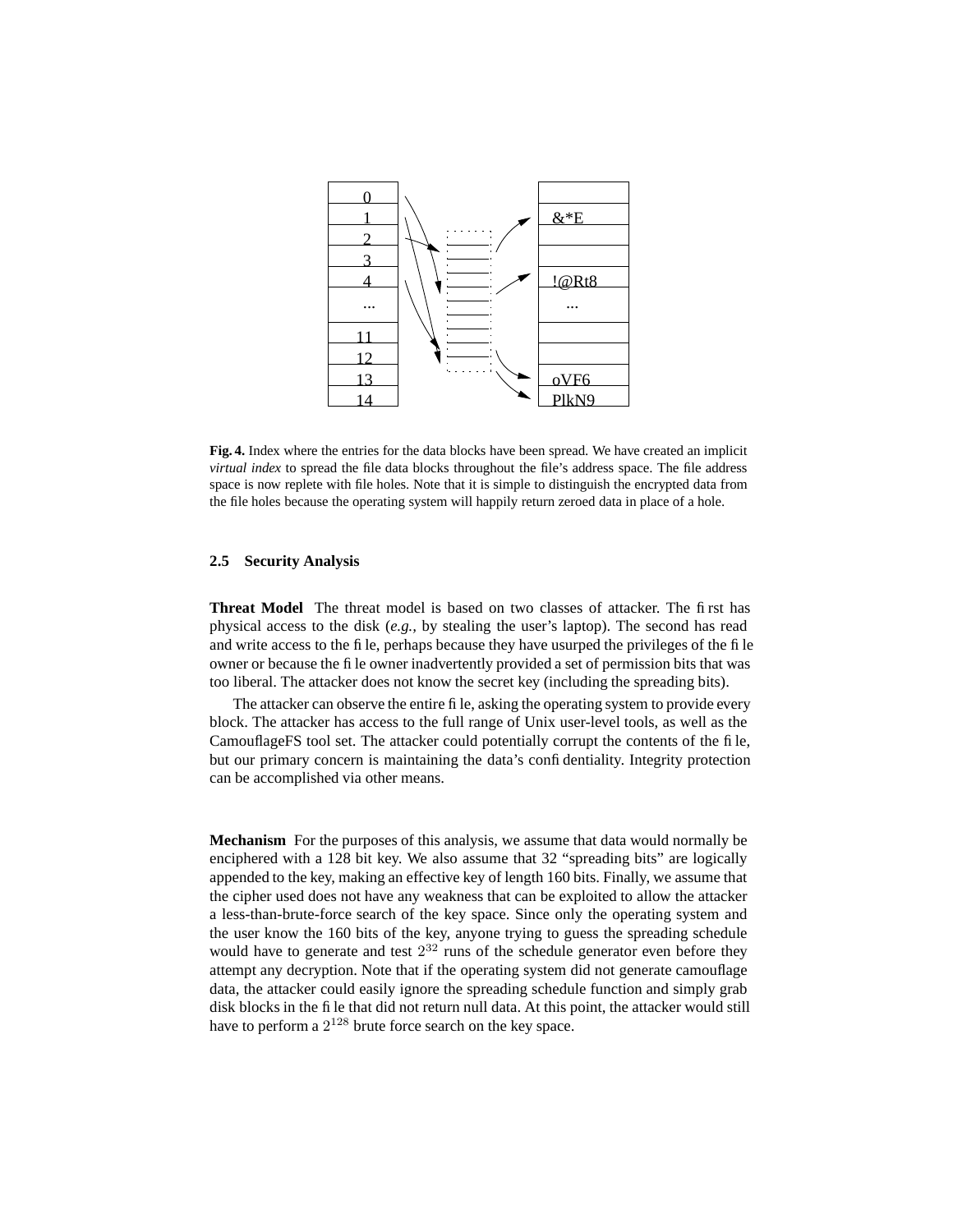

**Fig. 5.** Index where the data has been spread and camouflaged. Instructing the operating system to return consistent random data instead of zero-filled blocks for file holes effectively camouflages the encrypted data.

**Camouflage Synchronization** There are some important issues that must be resolved in order for the generated camouflage data to actually protect the encrypted data. Most importantly, we do not want the attacker to be able to distinguish between the generated camouflage and the real encrypted data. Both sets should appear uniformly random. We assume that the attacker is free to make requests to the operating system to read the entire file. There are two instances of the problem of the camouflage data being "out of sync" with the real file data.

The first instance is that if the same camouflage data is returned consistently over a long period of time, the attacker could surmise that only the parts of the file that actually *do* change are being encrypted and thus correspond to the actual data in the file. This kind of de-synchronization could happen with a frequently edited file.

On the other hand, if the file data remains stable for a long period of time, and we repeatedly update the camouflage data, the attacker could conjecture that the parts of the file that *do not* change are the real data. This type of file could be a configuration file for a stable or long–running service.

These kinds of de-synchronization eliminate most of the benefits of the spreading schedule, because the attacker only has to rearrange a much smaller number of blocks and then move on to performing a search of the key space. In some cases, it may be reasonable to assume that these blocks are only a subset of the file data, but as a general rule, these "hotspots" (or "deadspots") of data (in)activity will stick out from the camouflage.

A mechanism should be provided for updating the composition of the camouflage data at a rate that approximates the change of the real file data. Since we do not actually store the camouflage data on disk, this requirement amounts to providing a mechanism for altering the generation of the camouflage data in some unpredictable manner.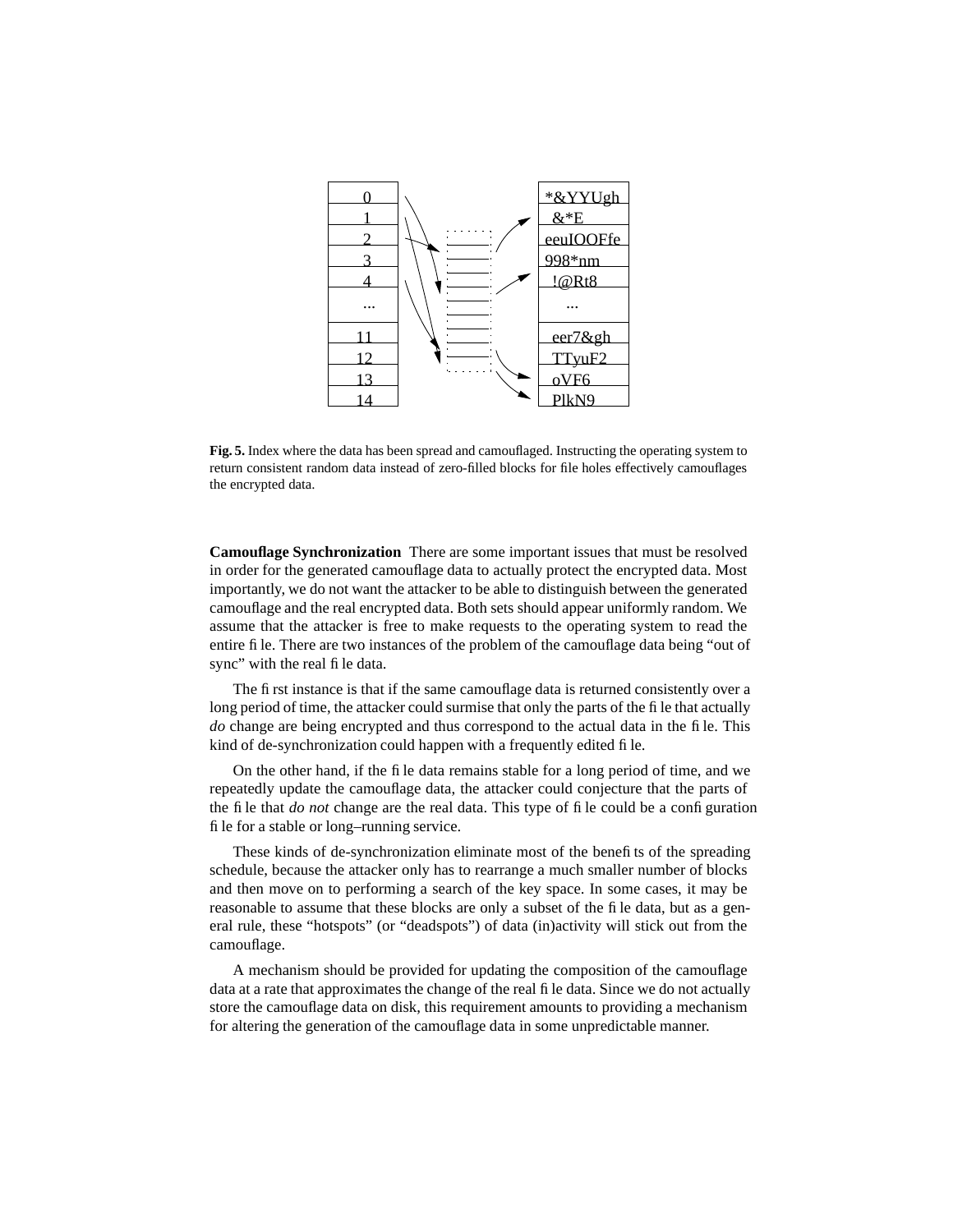**Attacks** First, note that most attacks on the system still leave the attacker with a significant brute force search. Second, we are primarily concerned (as per the threat model described above) with data confidentiality, including attacks where an intruder has access to the raw disk.

- 1. An attacker could request the entire file contents and perform a brute force search for the key. This attack is the least rewarding.
- 2. An attacker may discover the camouflage magic value by reading the i-node information. This would allow the attacker to identify camouflage data. The solution is to encrypt the index portion of the i-nodes with the user's full key, or with a file system-wide key. In either case, the performance penalty would be minimal, due to the small size of the encrypted data.

Alternatively, we can use a smart card during a user session to allow the OS to decrypt the i-nodes. Recent work on disk encryption techniques [9] discusses various ways to accomplish this goal.

- 3. An attacker could use a bad key to write into the file, corrupting the data. Two possible solutions are to use an integrity protection mechanism or to store some redundancy in the i-node to check if the provided key correctly decrypts the redundancy. However, these measures act like an oracle to the attacker; failing writes indicate that the provided key was not correct.
- 4. The attacker could observe the file over a period of time and conjecture that certain parts of the file are camouflage because they do not change or change too often. A mechanism would need to be implemented to change the camouflage seed at the same rate other file data changes.

# **3 Implementation**

CamouflageFS is a rather straightforward extension to the standard Ext2 file system for the Linux 2.4.19 kernel. The current implementation can coexist with normal file operations and does not require any extra work to use regular Ext2 files.

CamouflageFS consists of two major components. The first is a set of *ioctl()*'s through which the user can provide a key that controls how the kernel locates and decrypts camouflaged files. The second component is the set of read and write operations that implement the basic functionality of the system. In addition, a set of user-level tools was developed for simple file read and write operations (similar to *cat* and *cp*) that encapsulate the key handling and *ioctl()* mechanisms.

#### **3.1 LFS: Large File Support**

Employing the entire available address range for files is implied in the operation of CamouflageFS. Large File Support [8] for Linux is available in the kernel version of our implementation and requires that our user level utilities be compiled with this support.

The thirty-two bit architecture implementation of Ext2 with LFS and a block size of 4096 bytes imposes a twenty-eight bit limit on our "extension" of a key. This limitation exists because of the structure of the multi-level index (see Figure 1) and the blocksize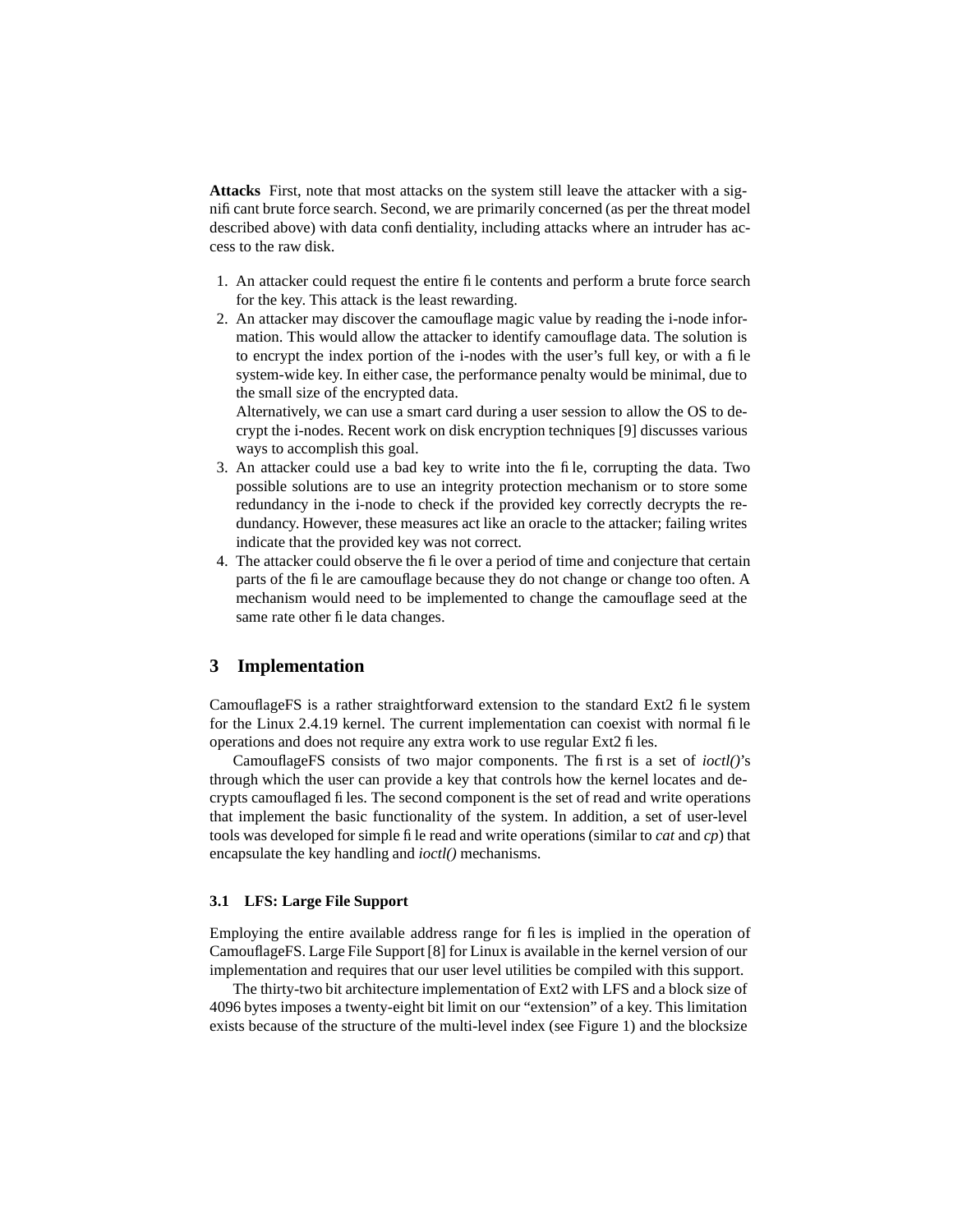of 4096 bytes. Since the index works at the block, rather than byte, granularity, the  $2^{40}$ bytes in the file are addressed by blocks of 4096  $(2^{12})$  bytes, with 4 bytes per index entry. This relationship dictates a selection of roughly  $2^{28}$  index blocks (so that we do not run into the Ext2 file size limitation of just under 2 terabytes).

The O\_LARGEFILE flag is needed when opening a file greater than two gigabytes; this flag and the 64-bit versions of various file handling functions are made available by defining LARGEFILE SOURCE and LARGEFILE64 SOURCE in the source code of the utilities. The utilities are then compiled with the LARGEFILE SOURCE and FILE OFFSET BITS flags.

### **3.2 Data Structures**

The first changes to be made were the addition of the data structures that would support the CamouflageFS operations. In order to simplify the implementation, no changes were made to the structure of the Ext2 i-node on disk, so CamouflageFS can peacefully coexist with and operate on Ext2 formatted partitions.

An unsigned thirty-two bit quantity (i\_camouflaged) was added to the in-memory structure for an Ext2 i-node. This quantity served as a flag, where a zero value indicated that the file was not a CamouflageFS file. Any non-zero value indicated otherwise. Once a file was marked as a CamouflageFS file, a secret random value was stored in this field for use in producing the camouflage for the file holes. This field is initialized to zero when the i-node is allocated. A structure was defined for the cryptographic key and added to the file handle structure.

Other changes include the addition of various header files for the encryption and hash algorithms, our LCG operations, additional *ioctl()* commands, and our index entry spreading functions. The actual operation and implementation of these functions are described below.

#### **3.3 Cryptographic Support**

CamouflageFS uses the Blowfish encryption algorithm [15] to encrypt each block of data, and can use either SHA-1 or an adaptation of RC6 during the calculation of the spread index entries. Code for these algorithms is publicly available and most was adapted for use from the versions found in the Linux 2.5.49 kernel.

#### **3.4 Command and Control**

The *ioctl()* implementation for Ext2 was altered to interpret five new commands for controlling files that belong to CamouflageFS. The two most important commands are:

1. EXT2 IOC ENABLE CAMOUFLAGE is a command that marks a file as being used by CamouflageFS. When a file is marked as part of the CamouflageFS, a random numberis extracted from the kernel entropy pool and stored in the i camouflaged field of the i-node. This has the dual effect of marking the file and preparing the system to return random camouflage data in place of file holes.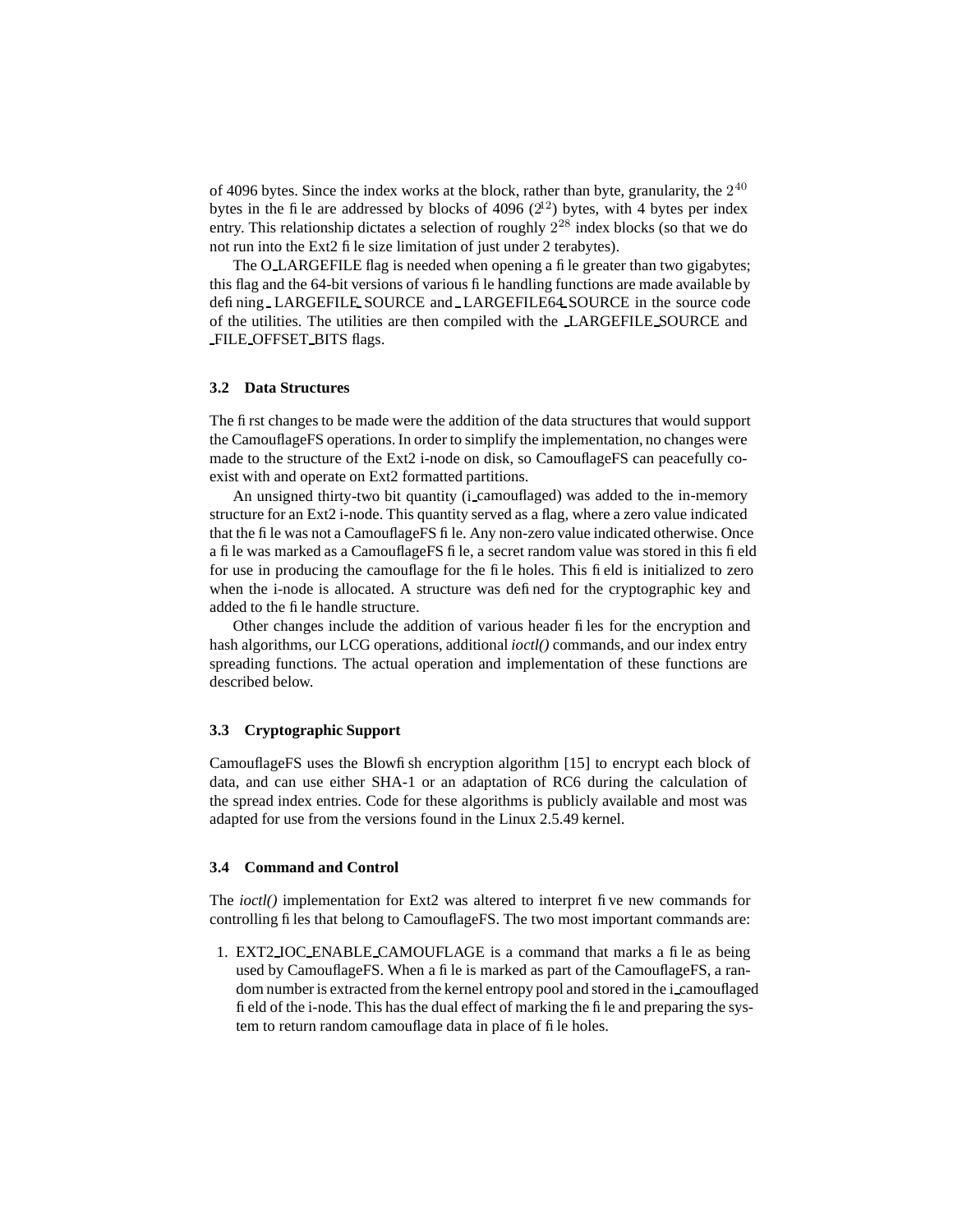2. EXT2 IOC SHOW KEY MATERIAL is the primary command for interacting with the file once it has been marked as a CamouflageFS file. This command is accompanied by a key structure matching the one described above and is used during subsequent read or write operations on the file handle. Note that the supplied key could be incorrect; at no time is the genuine key stored on disk.

### **3.5 User Tools and Cryptographic Support**

Several user-level tools were developed to aid in the use of the system. These tools primarily wrap the ioctl() commands and other routine work of supplying a key and reading from or writing to a file. A userland header file (*cmgfs.h*) is provided to define the *ioctl()* commands and the file key structure.

The *read()* and *write()* operations for Ext2 were augmented to use the provided key if necessary to decrypt or encrypt the file data, respectively. Each page was encrypted or decrypted as a whole. Before a write could succeed, the page needed to be decrypted, the plaintext added at the appropriate position, and then the altered page data encrypted and written to disk.

#### **3.6 Index Mapping**

A variable length block cipher is utilized as a pseudo-random permutation (PRP) to map sequential block indices to ostensibly random indices. The underlying concept and justification for the variable length block cipher construction of which the implementation in CamouflageFS is a particular instance is beyond the scope of this paper. While only the 28-bit PRP implemented for CamouflageFS is briefly described here, it should be noted the variable length block cipher can be built upon any existing block cipher and stream cipher. RC6 was chosen for this implementation because its construction makes it applicable to small block sizes and RC4 was utilized due to its simplicity.

The PRP is an unbalanced Feistel network consisting of the RC6 round function combined with initial and end of round whitening. RC4 is used to create the expanded key. The PRP operates on a 28-bit block split into left and right segments consisting of 16 bits and 12 bits, respectively. The RC6 round function is applied to the 16-bit segment using a word size of 4 bits. The number of rounds and specific words swapped after each round were chosen such that each word was active in 20 rounds, equally in each of the first four word positions.

While the current mapping of block indices cannot be considered pseudo-random in theory, because the maximum length of an index is restricted to 28 bits in the file system and thus an exhaustive search is feasible, the use of a variable length block cipher will allow support for longer indices when needed.

### **3.7 Producing Camouflage Data**

Camouflage data is produced whenever an unallocated data block is pointed to by the file index. If the block is part of a hole and the file is camouflaged, then our LCG is invoked to provide the appropriate data.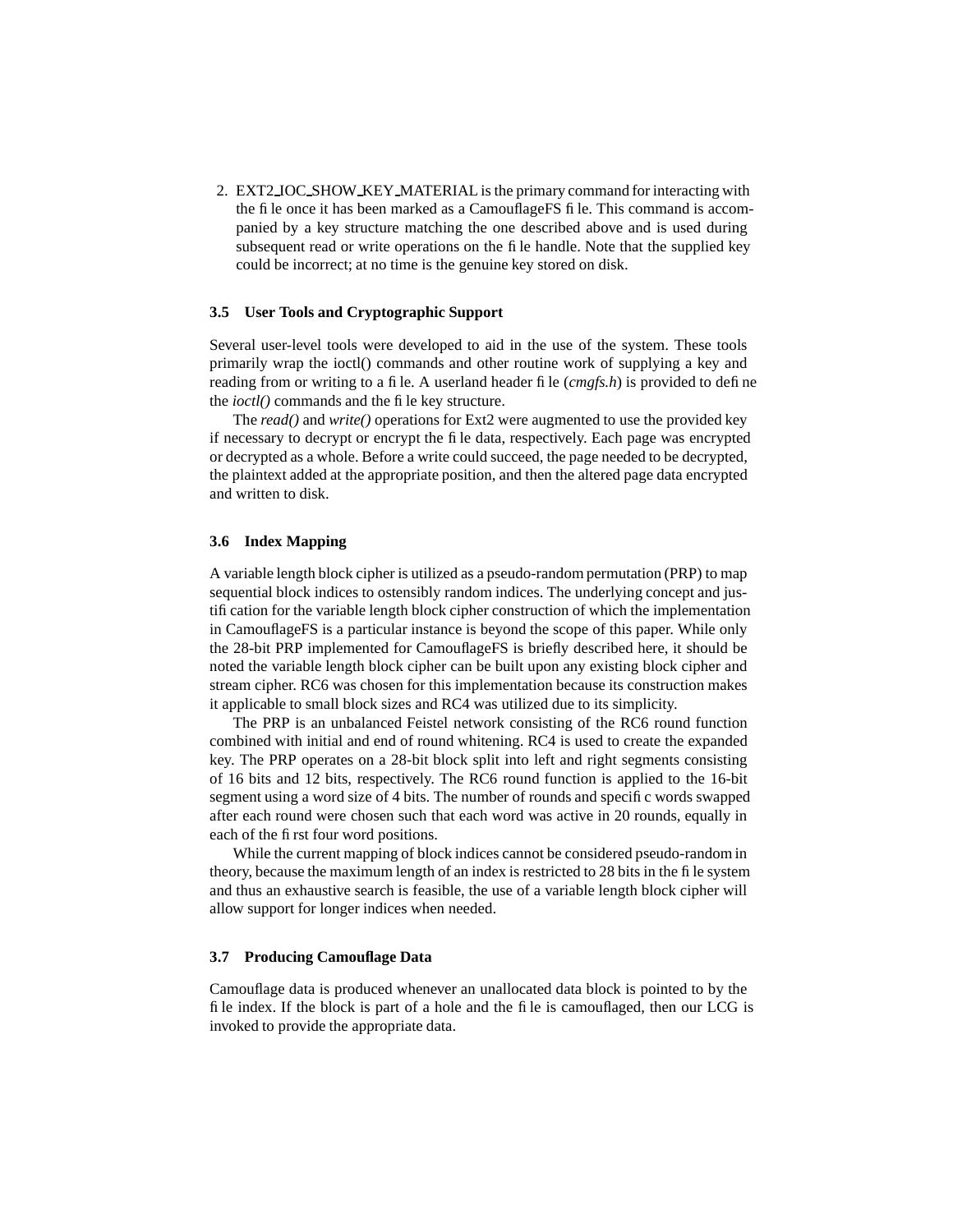In order to avoid timing attacks, whereby an attacker can determine whether a block contains real (encrypted) or camouflaged data based on the time it took for a request to be completed, we read a block from the disk before we generate the camouflage data. The disk block is placed on the file cache, so subsequent reads for the same block will simulate the effect of a cache, even though the data returned is camouflage and independent of the contents of the block that was read from disk.

Finally, notice that camouflage data is only produced when an attacker (or curious user) is probing the protected file — under regular use, no camouflaged data would be produced.

# **4 Performance Evaluation**

To test the performance of the system, we compared three implementations of Ext2. The first implementation was the standard Ext2. The second implementation modified Ext2 to use the Blowfish algorithm to encrypt data inside the kernel. The third implementation was CamouflageFS and incorporated our techniques along with encryption under Blowfish. In all cases, performance (measured by the amount of time to read or write a file) is largely dependent on file size. Execution time was measured with the Unix  $time(1)$  utility; all file sizes were measured for ten runs and the average is recorded in the presented tables.

The primary goal of our performance measurements on the CamouflageFS prototype is to show that the work necessary for a brute force attack can be exponentially increased without a legitimate user having to significantly increase the amount of time it takes to read and write data files, which is shown in Figure 6.

| file size (kb) ext2 R ext2 W BF R BF W cmgfs R cmgfs W |              |       |       |                      |        |        |
|--------------------------------------------------------|--------------|-------|-------|----------------------|--------|--------|
|                                                        | 0.002        | 0.001 | 0.003 | 0.001                | 0.003  | 0.001  |
| 21                                                     | 0.01         | 0.001 | 0.010 | 0.002                | 10.010 | 0.002  |
| 42                                                     | 0.02         | 0.001 | 0.020 | 0.003                | 0.003  | 0.004  |
| 63                                                     | 0.03         | 0.001 | 0.030 | 0.004                | 0.004  | 0.005  |
| 210                                                    | 0.09         | 0.002 | 0.094 | $0.012$ 0.206        |        | 0.148  |
| 2107                                                   | 0.8395 0.008 |       | 0.930 | 1.096                | II.319 | 1.105  |
| 21070                                                  | 8.371        | 0.071 | 9.305 | 11.019 9.851         |        | 11.047 |
| 84280                                                  | 33.5         | 55.17 |       | 37.180 65.416 37.756 |        | 67.493 |

**Fig. 6.** Time to read and write various size files in our various ext2 file system implementations. All times are in seconds (s).

Using a longer key contributes to the performance penalty. Most notably, a longer key length is achieved in 3DES by performing multiple encrypt and decrypt operations on the input. This approach is understandably quite costly. A second approach, used in AES-128, simply uses a number of extra rounds (based on the keysize choice) and not entire re-runs of the algorithm, as with 3DES. Blowfish takes another approach, by effectively expanding its key material to 448 bits, regardless of the original key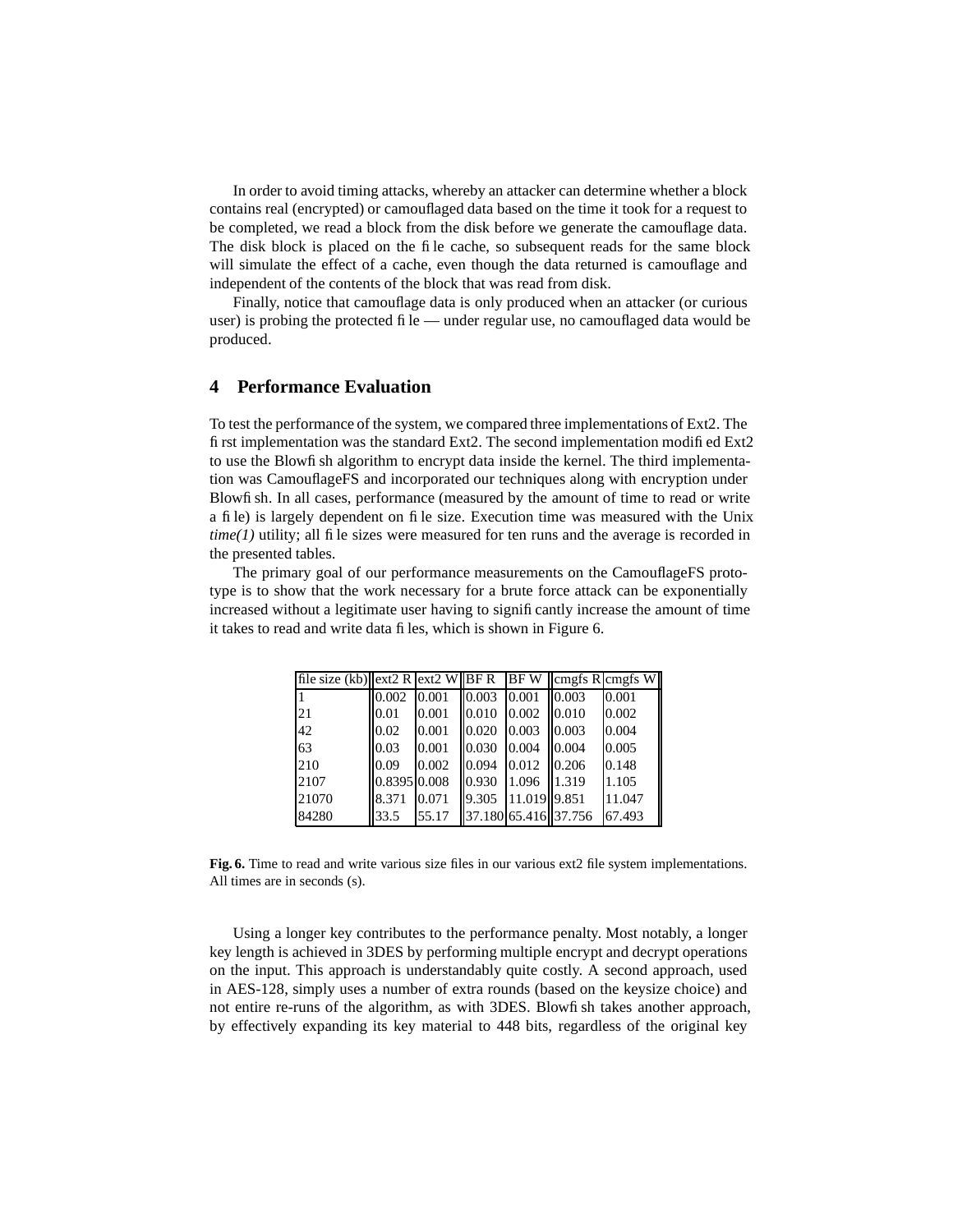length. The performance impact of encryption (using Blowfish) on ext2fs is shown in the second set of columns in Figure 6.

Therefore, we want to show that CamouflageFS performs nearly as well as ext2 *read()* and *write()* operations that use Blowfish alone. Using our prototype implementation, the performance is very close to that of a simple encrypting file system, as shown in Figure 6. However, we have increased the effective cryptographic key length by 28 bits, correspondingly increasing an attacker's work factor by  $2^{28}$ .

The CamouflageFS numbers closely match the performance numbers for a pure kernel-level Blowfish encryption mechanism, suggesting that the calculation of a new index has a negligible impact on performance. For example, the performance overhead (calculated as an average over time from Figure 7) of Blowfish is 11% for *read()* operations and 17% for *write()* operations. CamouflageFS exhibits essentially the same performance for these operations: 12% for *read()*'s and 22% for *write()*'s.



**Fig. 7.** Comparison of ext2 reads and writes versus CamouflageFS. CamouflageFS closely matches a file system that only performs encryption.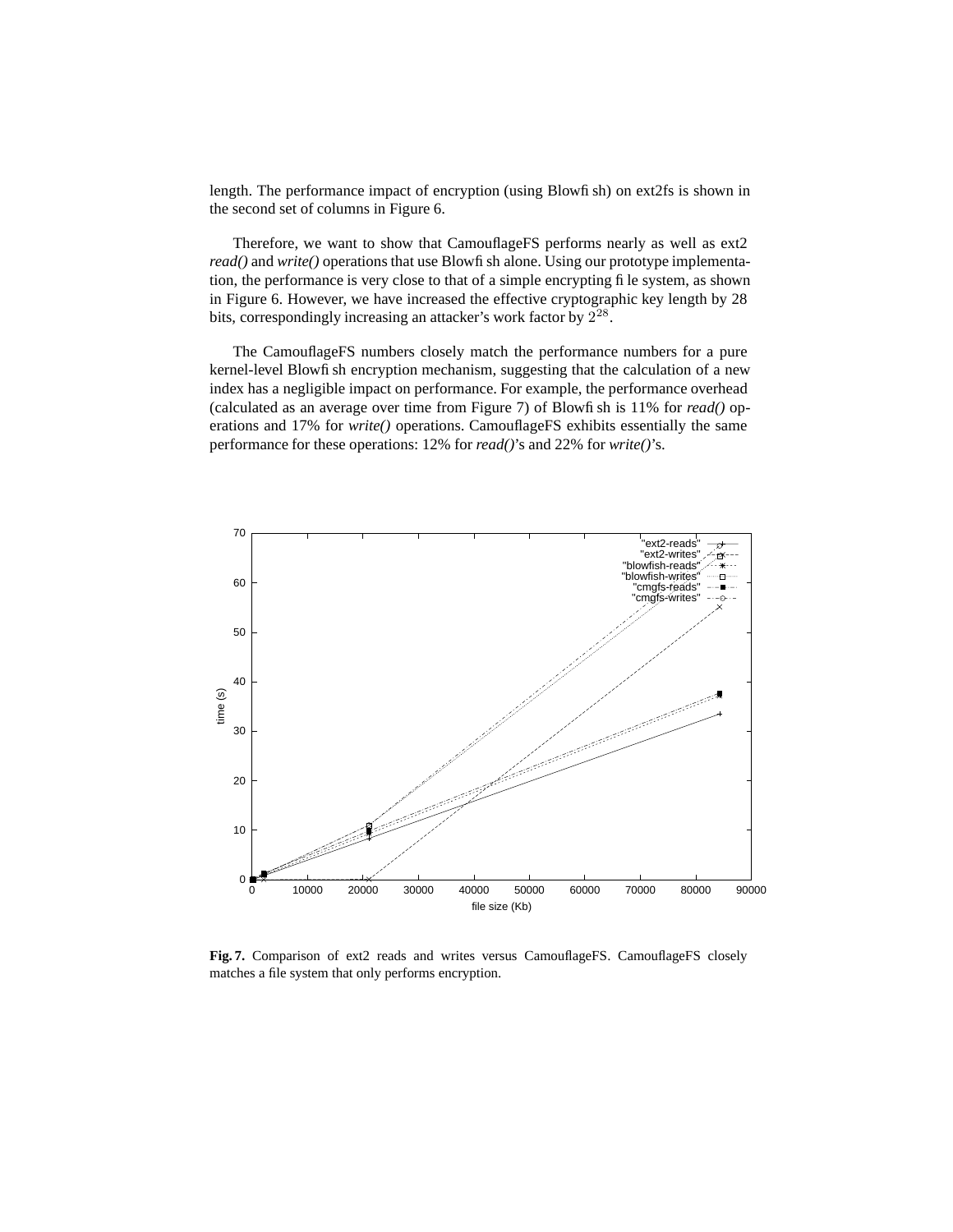# **5 Related Work**

The work presented in this paper draws on a number of research areas. Most notably, the recent work in information hiding and steganographic file systems serves the similar goal of hiding sensitive data. Our technique, on the other hand, combines steganography with the encryption mechanisms used by traditional cryptographic file systems to improve performance without the related cost.

#### **5.1 Cryptographic File Systems**

Most related efforts on secure file systems have concentrated on providing strong data integrity and confidentiality. Further work concentrates on making the process transparent or adjusting it for network and distributed environments. The original Cryptographic File System (CFS) [3] pointed out the need to embed file crypto services in the file system because it was too easy to misuse at the user or application layers.

Cryptfs [18] is an attempt to address the shortcomings of both CFS and TCFS [5] by providing greater transparency and performance. GBDE [9] discusses practical encryption at the disk level to provide long-term cryptographic protection to sensitive data.

FSFS [12] is designed to deal with the complexities of access control in a cryptographic file system. While the primary concern of CamouflageFS is the speedup of data file encryption, file system access control mechanisms are another related area that benefits from applied cryptography.

The Cooperative File System [6], like the Eliot [16] system are examples of file systems that attempt to provide anonymity and file survivability in a large network of peers. The Mnemosyne [7] file system takes this cause a step further, based on the work presented in [1], to provide a distributed steganographic file system.

# **5.2 Information Hiding**

Information hiding, or steganography, has a broad range of application and a long history of use, mainly in the military or political sphere. Steganographic methods and tactics are currently being applied to a host of problems, including copyright and watermarking technology [14]. The survey by Petitcolas, Anderson, and Kuhn [14] presents an excellent overview of the field. Anderson [2] constructs a background for steganographic theory as well as examining core issues in developing steganographic systems.

Recently, the principles of information hiding have been applied to creating steganographic file systems that provide mechanisms for hiding the existence of data.

#### **5.3 Steganographic File Systems**

Steganographic file systems aim to hide the presence of sensitive data. While some implementations merely hide the data inside other files (like the low–order bits of images), other systems use encryption to not only hide the data, but protect it from access attempts even if discovered. This hybrid approach is similar to CamouflageFS.

StegFS [13, 1] is one such steganographic file system. The primary goal of StegFS is to provide (and in some sense define) legal plausible deniability of sensitive data on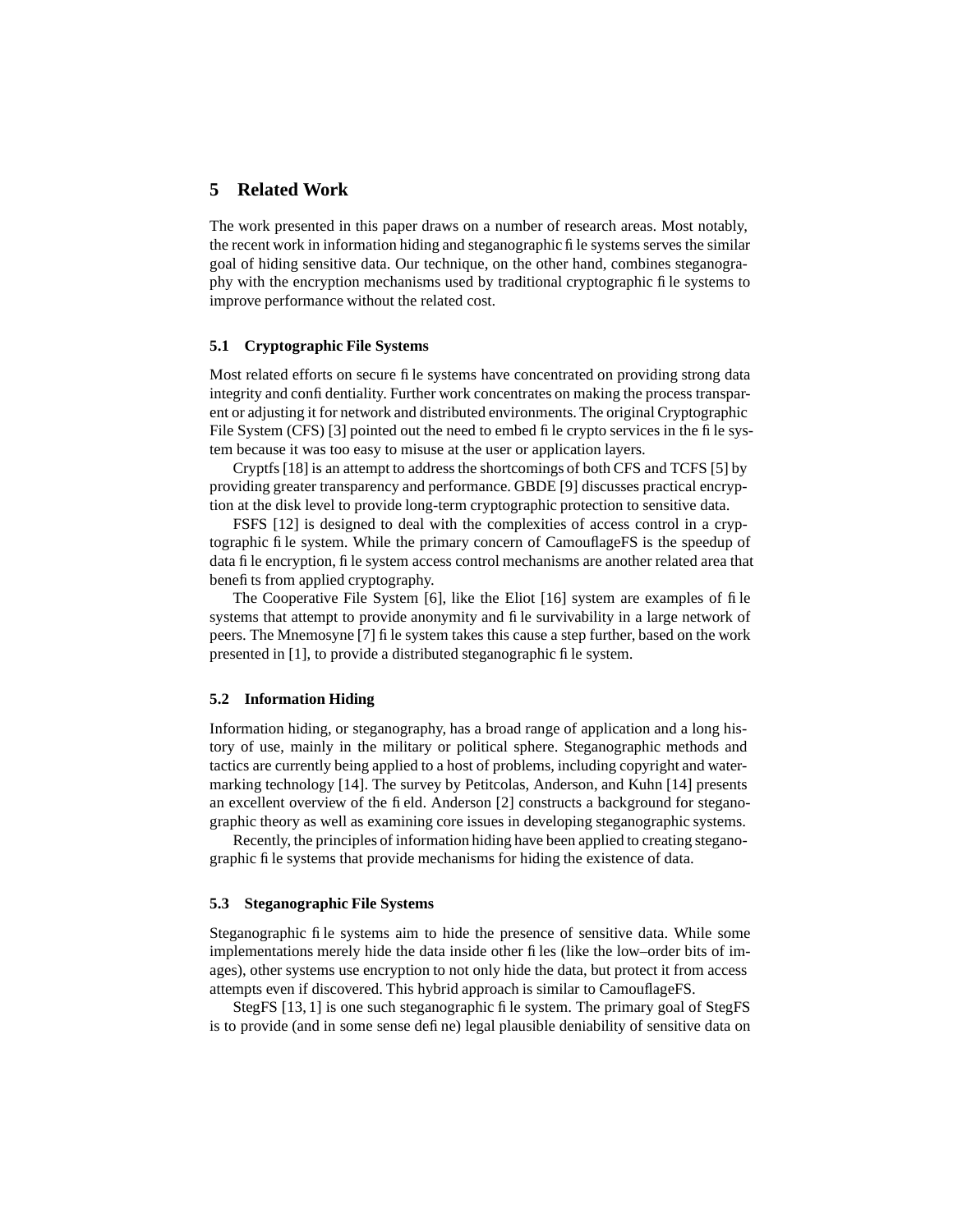the protected disk, as proposed and outlined by Anderson *et al* [1]. Unfortunately, using StegFS's strong security results in a major performance hit [13]. StegFS is concerned with concealing the location of the disk blocks that contain sensitive data. In short, StegFS acts as if two file systems were present: one file system for allocating disk blocks for normal files, and one file system for allocating blocks to hidden files using a 15 level access scheme. The multiple levels allow lower or less-sensitive levels to be revealed under duress without compromising the existence of more sensitive files.

Each of these two file systems uses the same collection of disk blocks. Normal files are allowed to overwrite the blocks used for hidden file data; in order to protect the hidden files, each block of a hidden file is mapped to a semi-random set of physical blocks. Since each disk block is initialized with random data, the replication makes the sensitive data appear no different than a normal unallocated disk block while ensuring that the hidden data will survive allocation for normal files.

# **6 Future Work**

The work presented here can be extended to other operating systems and file systems. For example, OpenBSD provides a wide array of cryptographic support [10]. Further work includes performing standard file system benchmarks and implementing AES as a choice of cipher.

Beyond this work, there are two primary issues to be addressed: preventing both collisions in the spreading schedule and an attacker's discernment of camouflage data.

The use of a variable length block cipher to calculate the virtual index should address the possibility of collisions; however, as noted previously, the length should be increased to lessen the possibility of a brute force attack. The length of 28 bits in our implementation is an architecture and operating system limitation.

To prevent an attacker from knowing which data was actually camouflage, we would have to create some mechanism whereby the i\_camouflaged field is updated at some rate to "stir" the entropy source of the camouflage data.

Further work includes both examining the feasibility of various attack strategies against the system and discovering what effect (if any) the spreading schedule has on the placement of data on disk. There should be little impact on performance here; the virtual index is relatively independent of what disk blocks contain the data.

# **7 Conclusions**

CamouflageFS is a simple, portable, and effective approach to improving data confidentiality in cryptographic file systems. The approach taken is to hide the encrypted data in an artificially large file, using a key-driven spread-spectrum sequence. Attackers must guess both the cryptographic key and the spreading key, effectively increasing their work factor. Appropriate measures are taken to prevent an attacker from determining which disk blocks contains encrypted data. The performance impact of the technique to legitimate users is negligible.

We intend to investigate further applications of this *practical* combination of steganographic and cryptographic techniques for improving security in other areas.